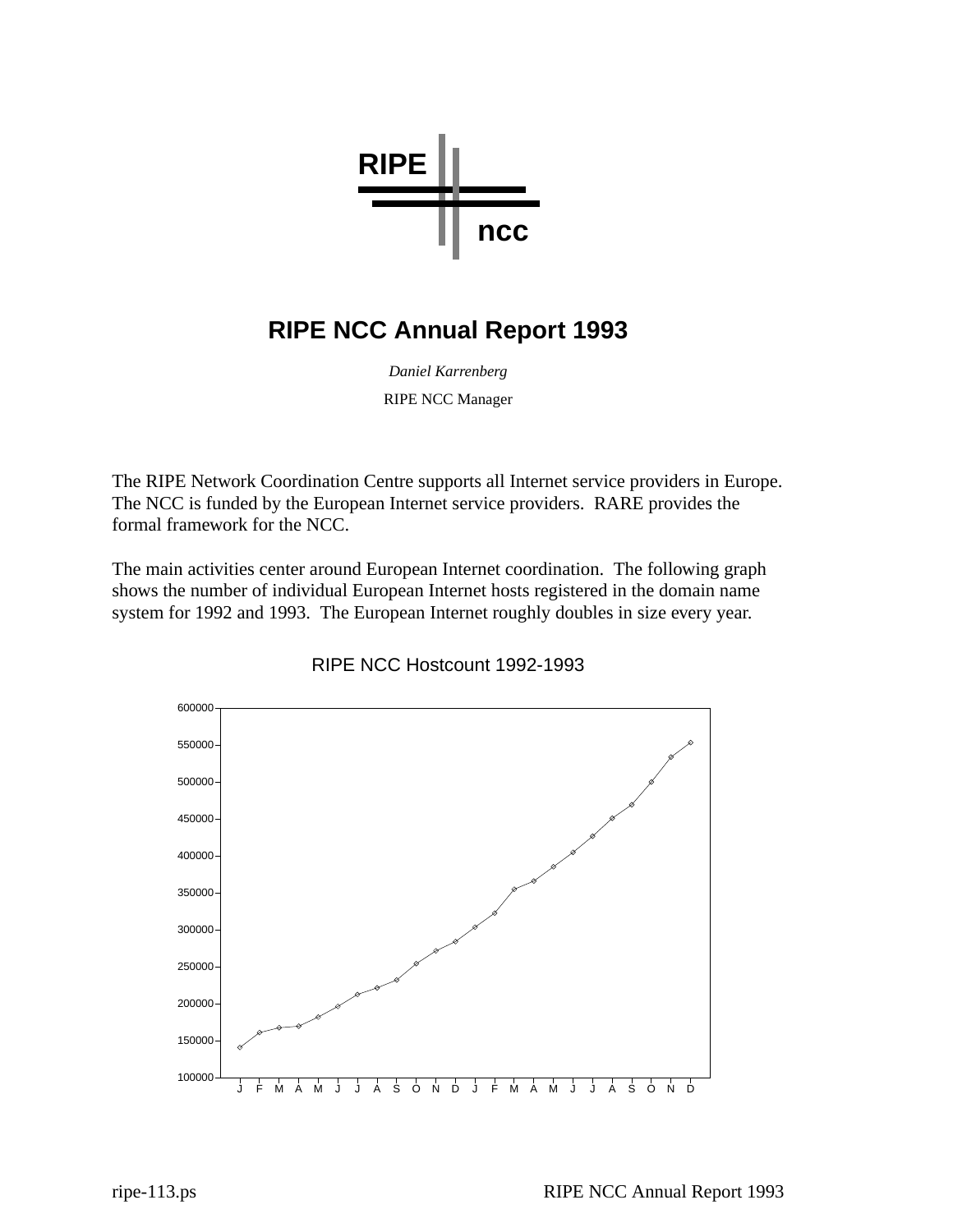The most visible activity of the NCC is the regional Internet registry whose task is the assignment of Internet network layer address space to European enterprises. For this purpose a distributed system has been set up. 83 local registries operated by Internet service providers assign address space locally. The NCC as regional registry delegates address space to the local registries, supports them and ensures that address space assignment occurs in a fair and regular manner. The NCC also deals with requests for large amounts of address space and requests from enterprises for which no appropriate local registry exists. The European Internet registries have assigned 16871 network numbers during 1993.

The RIPE NCC maintains the RIPE network management database containing information about IP networks, DNS domains, Routing Policies and the appropriate contact persons. The number of entries in this database is shown in the graph below. It has been increasing faster since the European Internet registry system has become fully operational in September 1992.



Entries in the RIPE Database 1992-1993

During 1993 the NCC has totally re-designed and re-implemented the update process for the database. This is now fully automatic for almost all updates. During 1993 a total of 157004 updates has been processed.

The NCC also maintains the RIPE document store which stores all RIPE documents and a host of related information. It is accessible by the classical Internet services, common resource discovery tools and from the public X.25 networks.